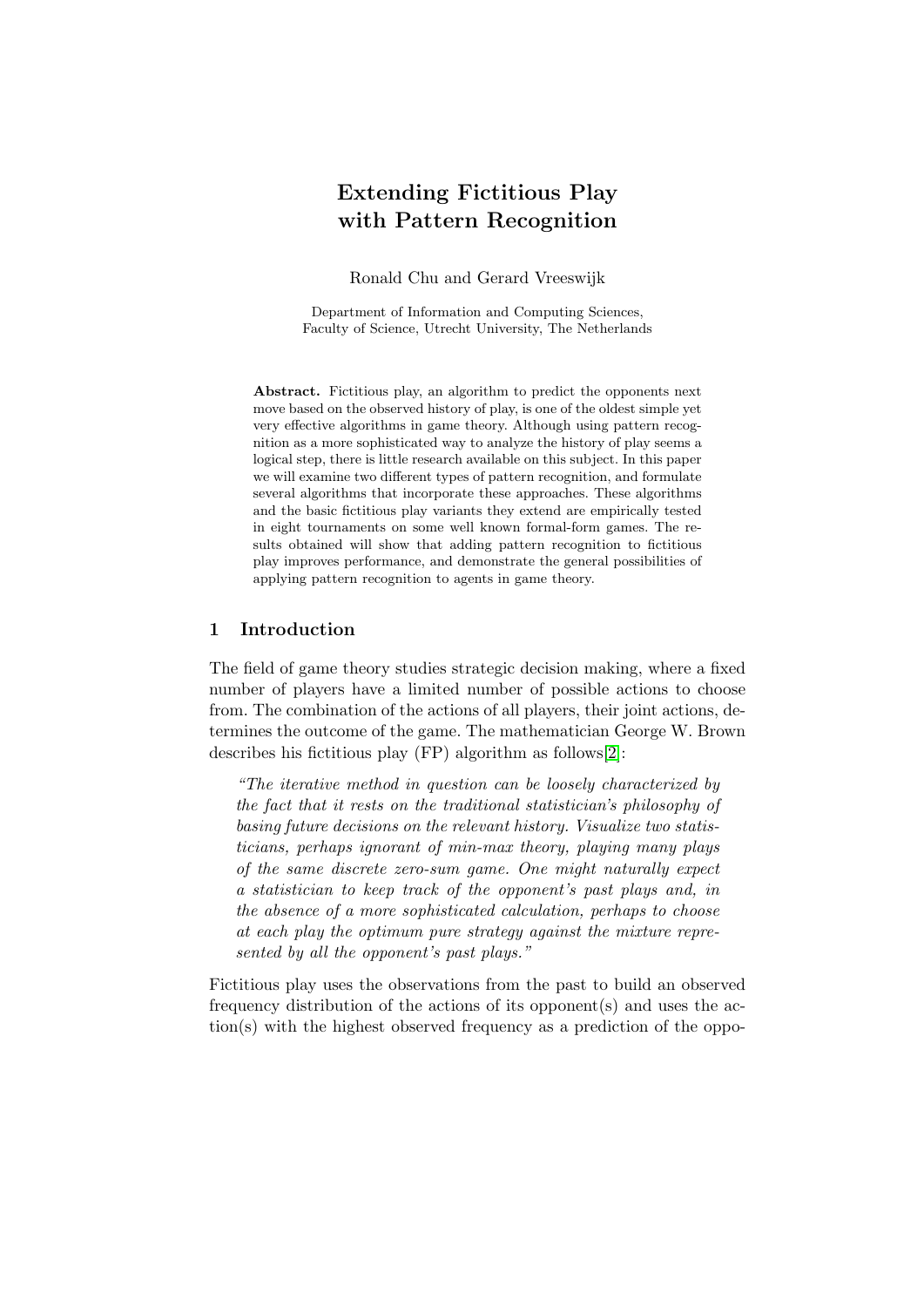nent(s) next move. It then chooses a strictly myopic response to maximize its expected payoff. It was created as a heuristic for computing Nash equilibria by playing a fictitious game against itself, and proven valid by Robbinson[\[11\]](#page-13-0). Note the term fictitious play may be misleading in its current use as a model used by an actual player, since there is nothing fictional about the observed history of play and the algorithm does not "play a fictional game in its head" to make its predictions.

A next logical step in the evolution of the fictitious play algorithm is to perform a more sophisticated analysis of the history of play. There are of course many different approaches one can take to perform such an analysis. In this paper we will focus on performing pattern recognition; looking at sequences of actions instead of single actions in the history of play. Although pattern recognition is a broad and established field with much ongoing research there exists, as Spiliopoulos puts it, "a conspicuous gap in the literature regarding learning in games – the absence of empirical verification of learning rules involving pattern recognition"[\[14\]](#page-13-1).

In the next section will we give a thorough overview of the basic fictitious play algorithm and two common adaptations. We will then examine two different approaches to add pattern recognition, and formulate several algorithms that extend fictitious play with the proposed pattern recognition. Finally we will formulate a set of experiments to obtain empirical data on the performance of the pattern recognizing algorithms and the basic fictitious play algorithms they extend. An analysis of the data obtained will show if, how and why pattern recognition influences performance. An extensive analysis and schematic overview of the data obtained can be found in[\[4\]](#page-13-2).

## 2 Fictitious play

## <span id="page-1-0"></span>2.1 Brown's original algorithm

A normal-form game in game theory is a description of a game in the form of all players' strategy spaces and payoff functions. A *n*-player game has a finite strategy space  $X = \prod_i X_i$ . The strategy space  $X_i$  for each individual player  $i = 1, 2, \ldots, n$ consists of all actions available to player  $i$ . There is a payoff (or utility) function  $u_i(x)$  for each player i which determines the utility received by player i given the joint actions  $x \in X$  played that round.

$$
\begin{array}{cc}\n & a & b \\
A & (1,1 & 0,0) \\
B & 0,0 & 2,2\n\end{array}
$$

Fig. 2.1: A normal-form 2 player game in a typical payoff matrix representation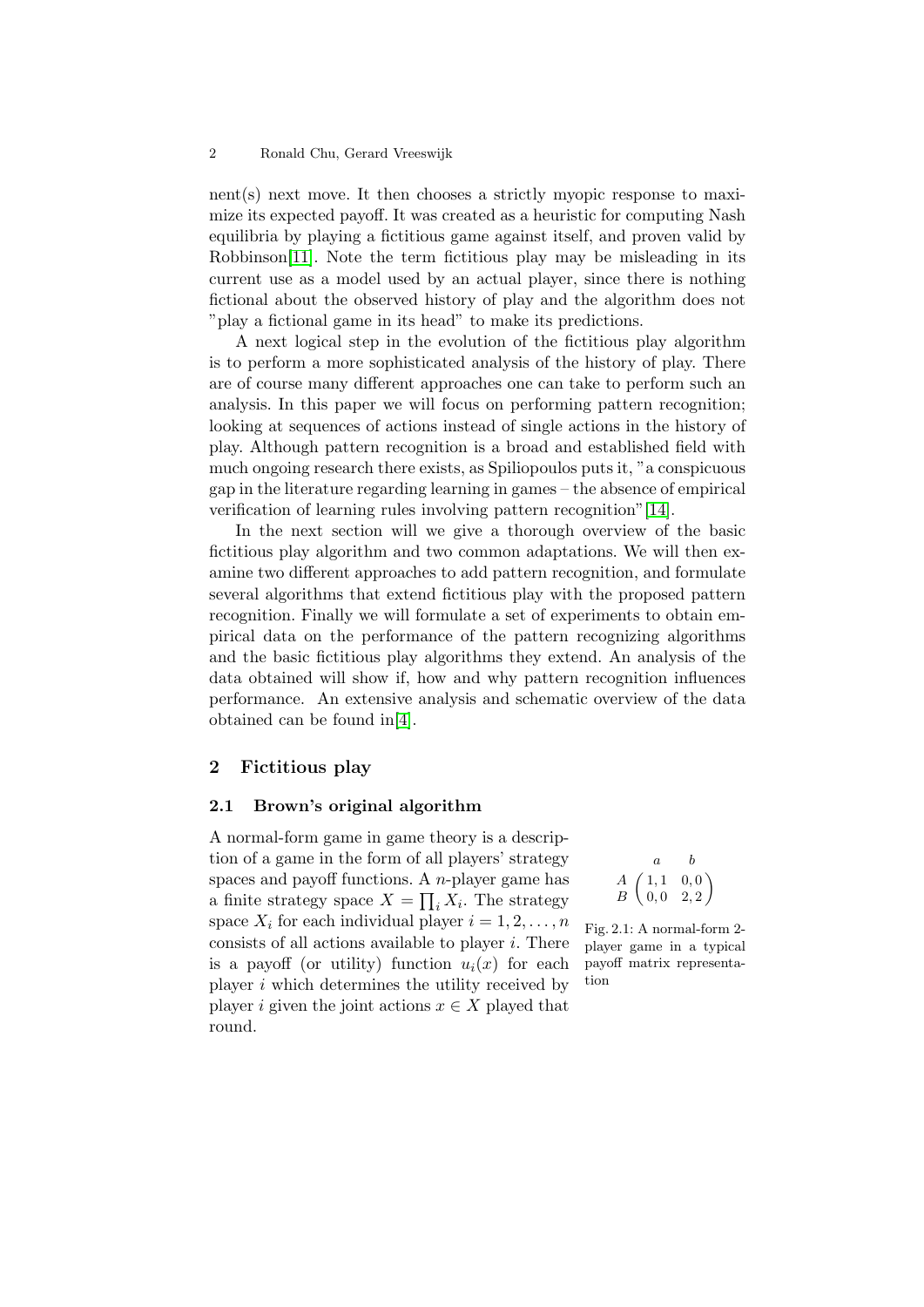As mentioned before FP uses the observed history of play to determine its actions. Because the lack of history the first action  $x_i^1$  is specified arbitrarily<sup>[1](#page-2-0)</sup>. The algorithm consists of two components: a forecasting and a response component. The game is played several rounds, and for each time index (or round number)  $t \in \mathbb{N}^0$  the *n*-tuple  $x^t = (x_1^t, x_2^t, \ldots, x_n^t)$ where  $x^t \in X$ , consists of the actions played that round by all players. Let  $h^t = (x^1, x^2, \dots, x^t)$  be the observed history up to round t. The forecasting function  $p_i^t(x_j)$ , where  $x_j \in X_j$ , returns the proportion of the time when  $x_j$  was played in the history  $h^t$ :

<span id="page-2-1"></span>
$$
p_i^t(x_j) = \frac{\sum_{u=1}^t I^{t-u}(x_j)}{t}
$$
 (2.1)

Let  $p^t = \prod_i p_i^t$  be the associated product distribution. The indicator function  $I^t(x_j)$  returns 1 if  $x_j = x_j^t$  (action  $x_j$  was played by player j at time t) and returns 0 otherwise. Note that  $\sum_{x_i \in X_i} p_i^t(x_i) = 1$  for every i and every t.

The response is an action from the best-reply correspondence  $BR_i(p^t)$ ; the set of all actions of i that maximize expected utility given  $p<sup>t</sup>$ . The utility of a probability distribution is defined as the expected utility of its outcomes by defining  $u_i(p) = \sum_{x \in X} u_i(x)p(x)$ . Let  $\Delta_i$  denote the set of all probability distributions on the set  $X_i$ , and let  $\Delta = \prod \Delta_i$ . Let  $p_i^t \in \Delta_i$ and  $p^t \in \Delta$  denote the observed probability distribution in round t for the actions of player  $i$  and the joint actions of all players, respectively. For every  $p \in \Delta$  and every  $x \in X$  the probability of x is  $p^t(x) = \prod_i p_i^t(x_i)$ . To be able to predict the expected utility for each action we need to be able to distinguish between our actions  $X_i$  and the actions of the other players  $X_{-i} = \prod_{i \neq j} X_j$ . In the same fashion let  $\Delta_{-i} = \prod_{j \neq i} \Delta_j$  and let  $p_{-i}^t \in \Delta_{-i}$ . Now we can combine an action  $x_i$  and a partial probability distribution  $p_{-i}$  to obtain a full probability distribution  $(x_i, p_{-i}) \in \Delta$  that places a probability 1 on  $x_i$ , and define the best-reply correspondence as:

$$
BR_i(p_{-i}^t) = \{ x_i \in X_i : u_i(x_i, p_{-i}^t) \ge u_i(x_i', p_{-i}^t) \text{ for all } x_i' \in X_i \}.
$$

#### 2.2 Adaptations

The original algorithm has a very rigid specification of predicting according to the empirical distribution of play and choosing an action to

<span id="page-2-0"></span><sup>&</sup>lt;sup>1</sup> The superscript t in  $x^t$  indicates a time index, not an exponent. When exponentiation is intended the base is a number or between brackets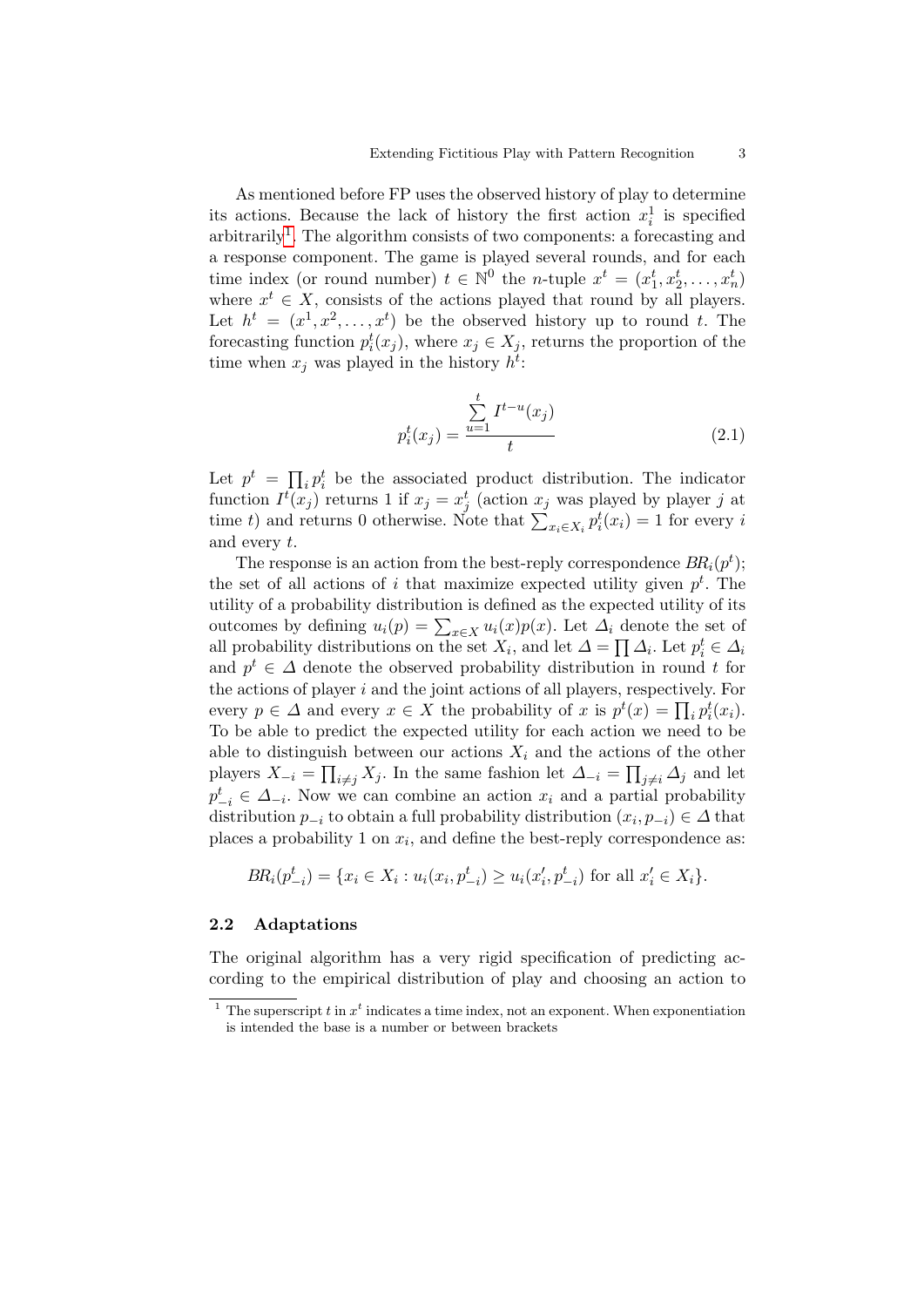maximize the immediate expected utility. Fortunately there are possible modifications without losing the properties of convergence[\[6\]](#page-13-3). We will discuss two adaptations: smoothed and weighted fictitious play.

<span id="page-3-4"></span>2.2.1 Smoothed fictitious play In smoothed fictitious play (SFP) the players' responses are smoothed by small trembles or random shocks. It was developed by Fudenberg and Kreps[\[6\]](#page-13-3) along the lines of Harsanyi's purification theorem[\[8\]](#page-13-4). They define smooth fictitious play as the family of algorithms that employ a standard FP forecasting rule, and a response rule that maximizes the actual utility  $U_i$ :

<span id="page-3-3"></span>
$$
U_i(x_i, p_{-i}) = u_i(x_i, p_{-i}) - \gamma_i w_i(x_i).
$$
\n(2.2)

Here the smoothing function  $w_i: \Delta_i \to \mathbb{R}$  is any smooth, differentiable and strictly concave function such that  $|\nabla w_i(q_i)| \to \infty$  whenever  $x_i$  approaches the boundary of  $\Delta_i$ , and the response parameter  $\gamma_i > 0$ .

To understand the variant of SFP we will be using, suppose the choice probabilities of player i are described by the logistic function<sup>[2](#page-3-0)</sup>  $q_i(x_i|p_{-i})$ which denotes the probability that action  $x_i$  will be played next:

<span id="page-3-2"></span>
$$
q_i(x_i|p_{-i}) = \frac{e^{u_i(x_i, p_{-i})/\gamma_i}}{\sum_{x'_i \in X_i} e^{u_i(x'_i, p_{-i})/\gamma_i}}.
$$
\n(2.3)

If the response parameter  $\gamma_i$  is close to zero this function closely approximates the best-reply correspondence, while with a larger  $\gamma$  the probabil-ities are more evenly spread over all actions<sup>[3](#page-3-1)</sup>. From an observer's standpoint a player using eq. [2.3](#page-3-2) may look like he is using a best-reply function which is perturbed by small utility trembles; each period the actual utility  $U_i = u_i + \epsilon_i^t$  is perturbated by the extreme-valued variable  $\epsilon_i^t$  (whose cumulative distribution is  $\ln P(\epsilon_i^t \leq z) = -e^{-z/\gamma_i}$ . Another argument for using the logistic function involves the Shannon entropy. The amount of information conveyed by a probability distribution  $q_i$  can be represented by the entropy function  $q_i \ln(q_i)$ :

$$
-\sum_{x'_i \in X_i} q_i(x'_i, p_{-i}) \ln(q_i(x'_i, p_{-i})).
$$

<span id="page-3-0"></span><sup>&</sup>lt;sup>2</sup> See McKelvey and Palfrey<sup>[\[10\]](#page-13-5)</sup> for details about the quantal response equilibrium. The general idea is that players make errors, but since the probability of an action being chosen is related to its utility it is unlikely that costly errors are made.

<span id="page-3-1"></span><sup>&</sup>lt;sup>3</sup> When  $\gamma \to \infty$  the function  $q_i(x_i|p_{-i}) \to \frac{1}{|X_i|}$ , thus all actions have an equal chance of being chosen next.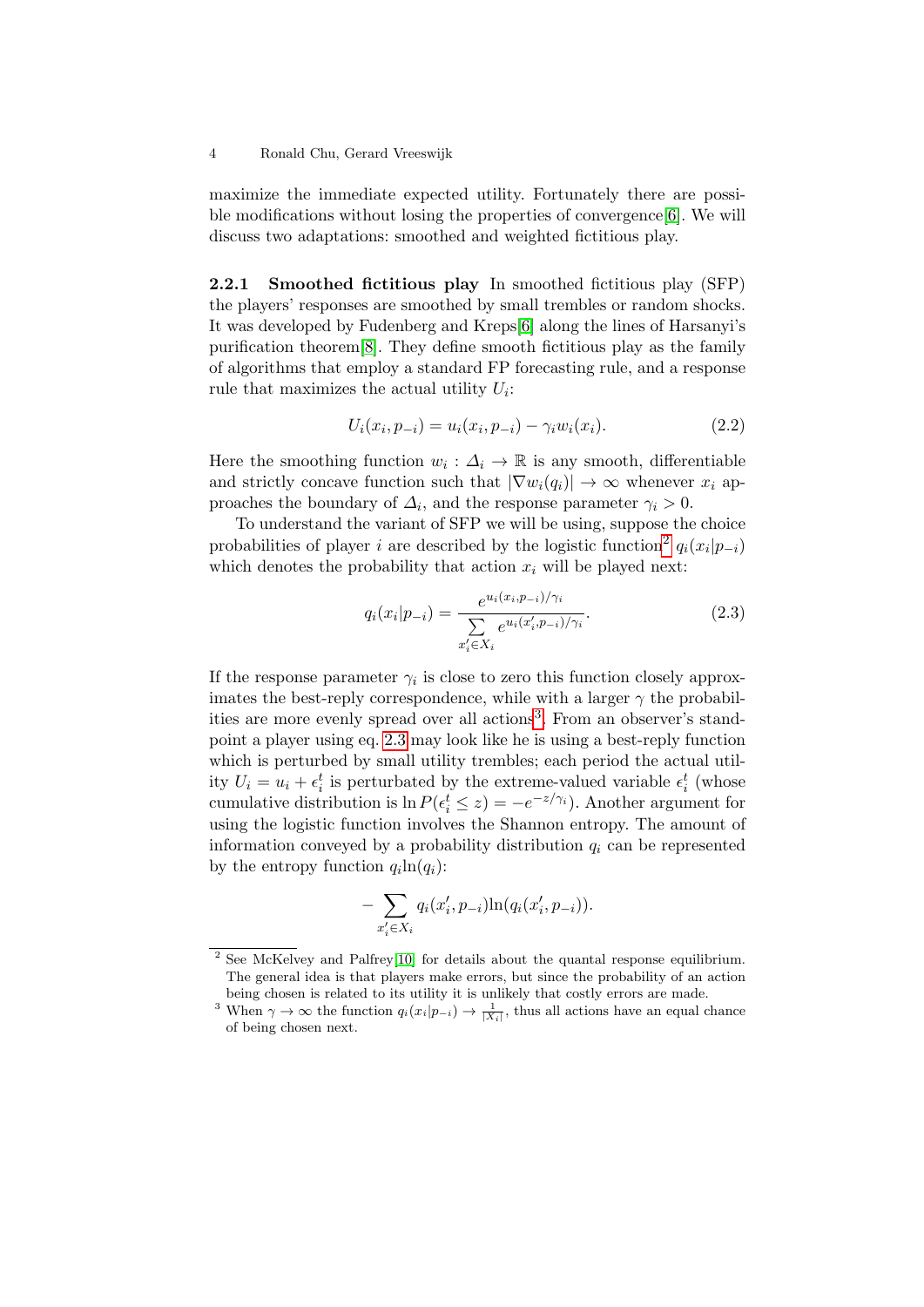It can be shown [\[7\]](#page-13-6) that the optimal  $q_i$  is given by the logistic function if we define the actual utility (eq. [2.2\)](#page-3-3) as a weighted combination of the utility  $u_i$  and the information gained from experimenting:

$$
U_i(x_i, p_{-i}) = u_i(x_i, p_{-i}) - \gamma_i \sum_{x'_i \in X_i} q_i(x'_i, p_{-i}) \ln(q_i(x'_i, p_{-i})).
$$

<span id="page-4-1"></span>2.2.2 Weighted fictitious play The second adaptation of classic FP we will discuss involves techniques where the observations from the past decay over time, making them less influential than more recent observations. If, as classic fictitious play does, the entire history is considered it is harder to obtain change in beliefs and behavior as the history gets larger thus making it harder for fictitious play to catch up when the opponent changes its strategy. In weighted fictitious play (WFP), also known as exponential FP, a weight factor  $0 \leq \gamma \leq 1$  is applied to the history [\[3\]](#page-12-1). It uses the original best-reply response rule and a modification of the forecasting rule (eq. [2.1\)](#page-2-1), where every round every prior observation is multiplied with the weight factor (i.e. at time t an observation from  $t' \leq t$ is multiplied with  $(\gamma)^{t-t'}$ ):

<span id="page-4-0"></span>
$$
p_i^t(x_j) = \frac{I^t(x_j) + \sum_{u=1}^{t-1} (\gamma)^u I^{t-u}(x_j)}{1 + \sum_{u=1}^{t-1} (\gamma)^u}.
$$
 (2.4)

The weight factor  $\gamma$  determines the rate of decay. When  $\gamma = 1$  there is no decay and weighted fictitious play behaves like classic fictitious play. When  $\gamma = 0$  the entire history decays instantly and weighted fictitious play behaves like the learning rule introduced by Cournot[\[5\]](#page-13-7)

#### 3 Pattern recognition

In this section we examine two distinct implementations of pattern recog-nition in fictitious play. Rothelli<sup>[\[12\]](#page-13-8)</sup>, Lahav<sup>[\[9\]](#page-13-9)</sup> and Spiliopoulos<sup>[\[14,](#page-13-1)[15\]](#page-13-10)</sup> have created similar pattern recognizing algorithms to describe human learning behavior. Their models search the entire history of play for possible patterns that match the last few moves played, apply a form of decay and finally use the frequency distribution obtained to predict the next move. This approach is similar to conditional fictitious play proposed by Aoyagi[\[1\]](#page-12-2), who proved that if two players both apply conditional fictitious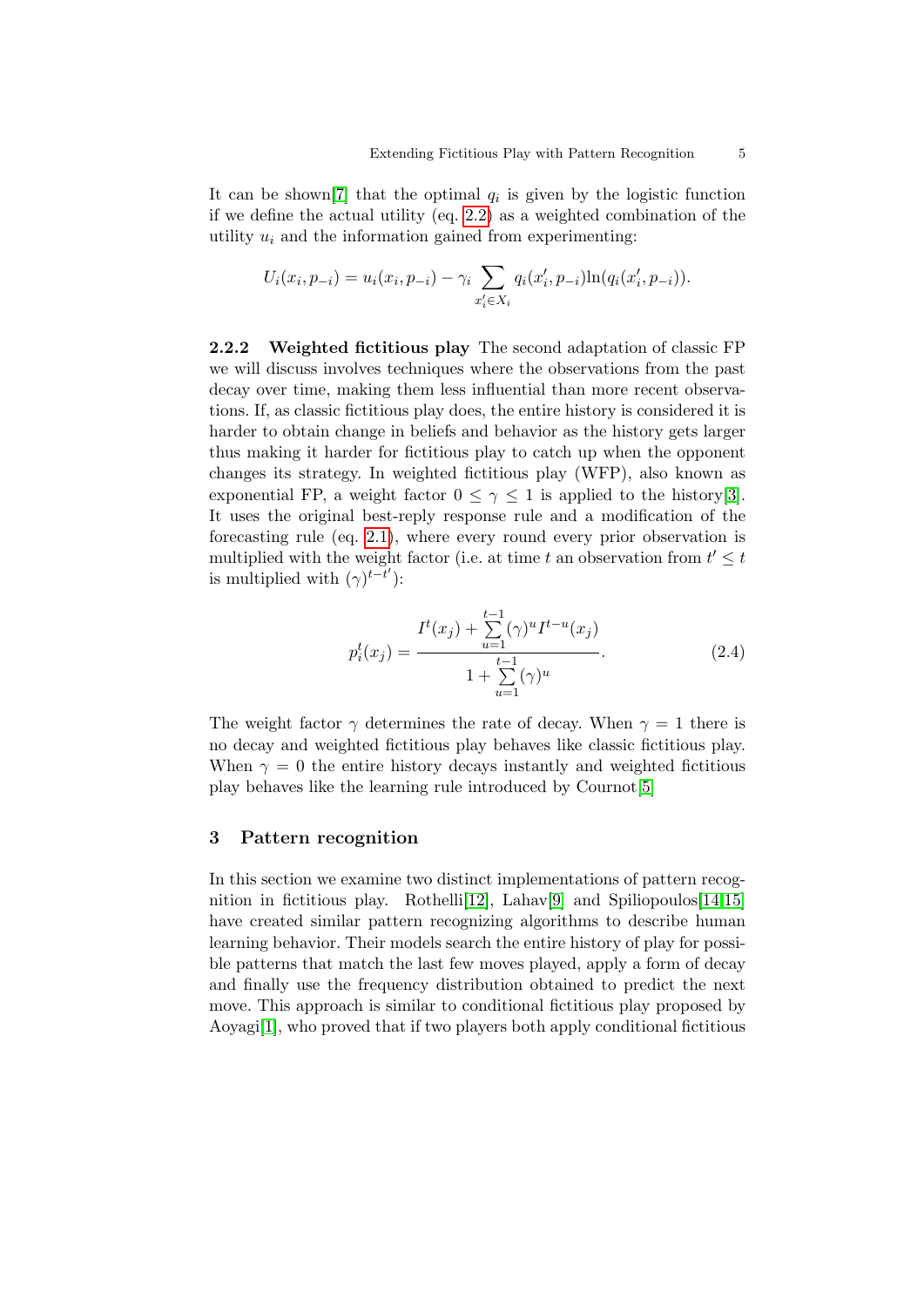play that recognizes patterns of the same length their beliefs converge to the equilibrium in zero-sum games with a unique Nash equilibrium. We will examine Spiliopoulos' model because it is an intuitive extension of weighted fictitious play and in its simplest form does not apply any additional transformations designed to model how humans form beliefs and make decisions.

Sonsino[\[13\]](#page-13-11) proposes confused learning with cycle detection at the end of the realized history of play and proves convergence to a fixed pattern of pure Nash equilibria for a large class of games. We will briefly touch confused learning and focus on the cycle detection he proposes.

#### <span id="page-5-1"></span>3.1 N-Period fictitious play

Spiliopoulos[\[14,](#page-13-1)[15\]](#page-13-10) proposes n-period fictitious play (FPN), where  $n \in$ N <sup>+</sup>, as an extension to weighted fictitious play which keeps track of sequences of actions of length  $n$  in the observed history of play.

It does not directly search for patterns, but uses the observations of the last  $n-1$  rounds as a premise and uses only the part of the history when it forecasts the opponent's next move<sup>[4](#page-5-0)</sup>. It does respond to patterns as they will be visible in the history; with  $n = 3$  and a pattern  $AAB$ the probability  $p(B|AA)$ , for example, will be high. Even patterns longer than  $n$  can indirectly be derived from the history sometimes. The pattern  $AABBA$  will result in higher probabilities  $p(B|AB)$ ,  $p(A|BB)$  and  $p(A|BA)$ , but both  $p(A|AA)$  and  $p(B|AA)$  will be about equal.

FP1 is exactly the same as WFP, and FP3, for example, keeps track of the observed frequencies of all possible patterns of three, which enables a forecast of the next round given what was played in the last two rounds. First the indicator function  $I<sup>t</sup>$  is extended to indicate wether a sequence of actions was played. Let  $\bar{x}_j$  be a sequence of n actions. The indicator  $I^t(\bar{x}_j)$  return 1 if the sequence resembles the actions played in rounds  $t - n + 1, \ldots, t - 1, t$ , and 0 otherwise. The forecasting function  $p_i^t$  in equation [2.4](#page-4-0) is extended to return the proportion of the time the actions  $\bar{x}_i$  were played:

$$
p_i^t(\bar{x}_j) = \frac{I^t(\bar{x}_j) + \sum_{u=1}^{t-1} (\gamma)^u I^{t-u}(\bar{x}_j)}{1 + \sum_{u=1}^{t-1} (\gamma)^u}
$$

<span id="page-5-0"></span><sup>4</sup> This is similar to Aoyagi's conditional history. An important difference is that conditional FP uses the joint actions of both players as a premise, while we only consider the actions of the opponent.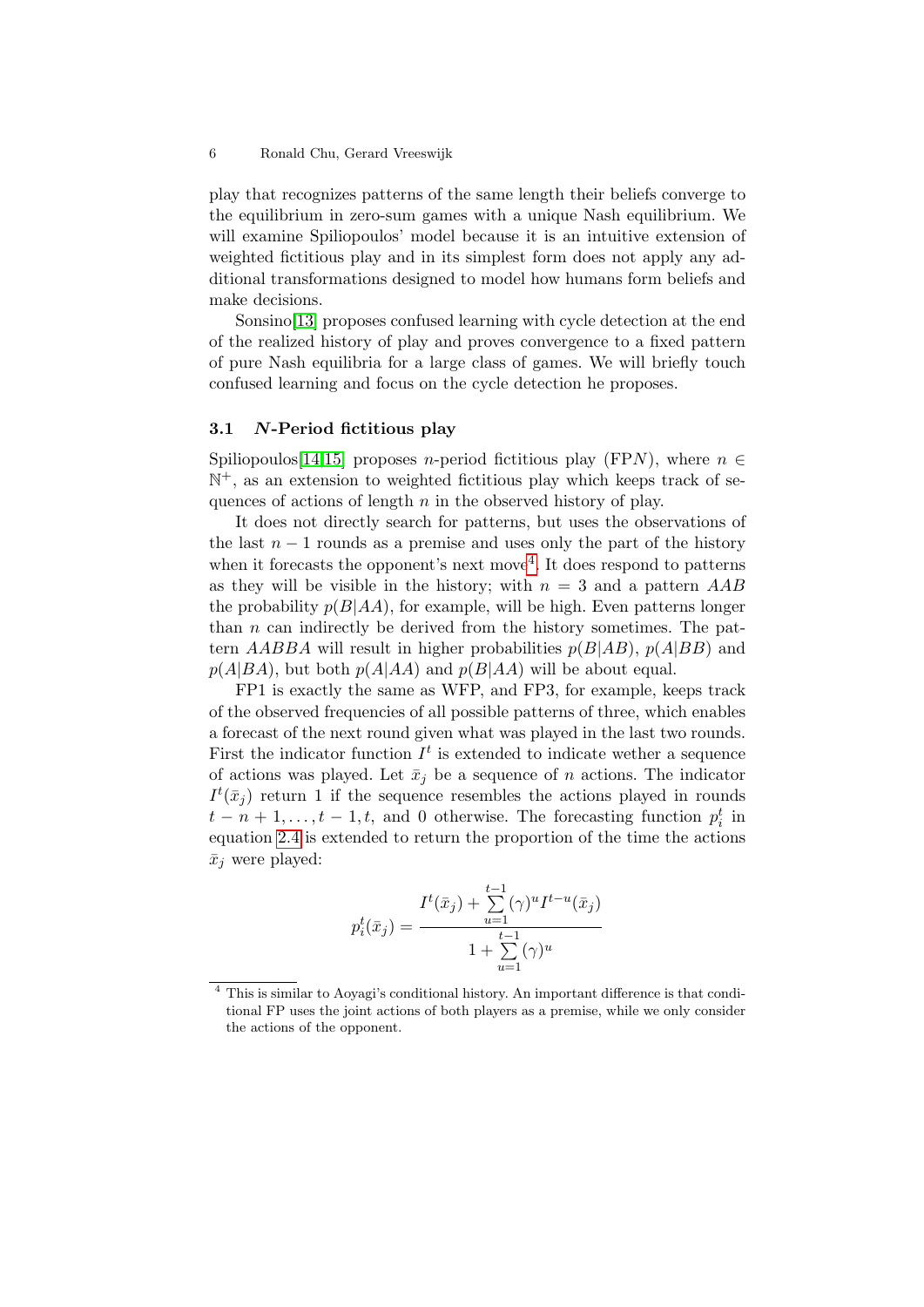which can then be used to calculate the proportion of the time the action  $x_j$  was played given that the actions  $\bar{x}_j$  were played in the previous  $n-1$ rounds:

$$
p_i^t(x_j|\bar{x}_j) = \frac{p_i^t(\bar{x}_j + x_j)}{\sum\limits_{x'_j \in X_j} p_i^t(\bar{x}_j + x'_j)}.
$$

Spiliopoulos continues by extending the FPN algorithm to allow the players' perceptions to follow commonly ascribed psychophysics principles, which we will not discuss here because human leaning behavior is beyond the scope of our investigation. We will use the n-period fictitious play algorithm in its simplest form in our experiment.

## <span id="page-6-2"></span>3.2 Cyclic pattern detection

Sonsino<sup>[\[13\]](#page-13-11)</sup> proposes superimposing the ability of strategic pattern recognition of cyclic patterns that repeat successively at the observed path of play on a learning model called confused learning<sup>[5](#page-6-0)</sup>. Detection is restricted to basic patterns; patterns that do not contain a smaller subpattern<sup>[6](#page-6-1)</sup>. If a player recognizes such a repeated pattern it will assume the other players will continue to follow that pattern and, being strictly myopic, plays a best-reply response against the predicted next joint actions of the pattern.

For every pattern p with length  $l_p$  there is a uniform bound  $T_p$  such that the model must detect  $p$  with probability 1 if it has appeared almost  $T_p$  times (if the next round may complete  $T_p$  uninterrupted occurrences of  $p$ ). To eliminate the possible inconsistency that the model detects more than one pattern with probability one at the same time, it is assumed that only patterns with length shorter than some fixed bound  $L$  are detected and that  $T_p l_p \geq 3L$ . This ensures  $T_p$  is large enough relative to L. The detection of patterns after a history-independent fixed number of repetitions is to stylized to represent any realistic learning effort. To accommodate any form of non-stationary pattern detection a set of necessary conditions is added to the model. Patterns longer than 2 must appear almost two times (again, if the next round may complete two uninterrupted occurrences of the pattern) in the past  $2l_p-1$  rounds. Patterns of length 2 must appear almost  $2^{1/2}$  times in the past 4 rounds and patterns of length 1 must appear 2 times in the past 2 rounds. For the pattern ABCD, for example, the last 7 observations must be ABCDABC, while a shorter pattern AB requires the last 4 observations to be BABA.

<span id="page-6-0"></span><sup>&</sup>lt;sup>5</sup> In confused learning players learn to choose the best learning model and are confused in the sense that they do not a priori know what the best strategy is.

<span id="page-6-1"></span> $6$  A and  $AAB$  are examples of basic patterns,  $ABAB$  and  $AA$  are not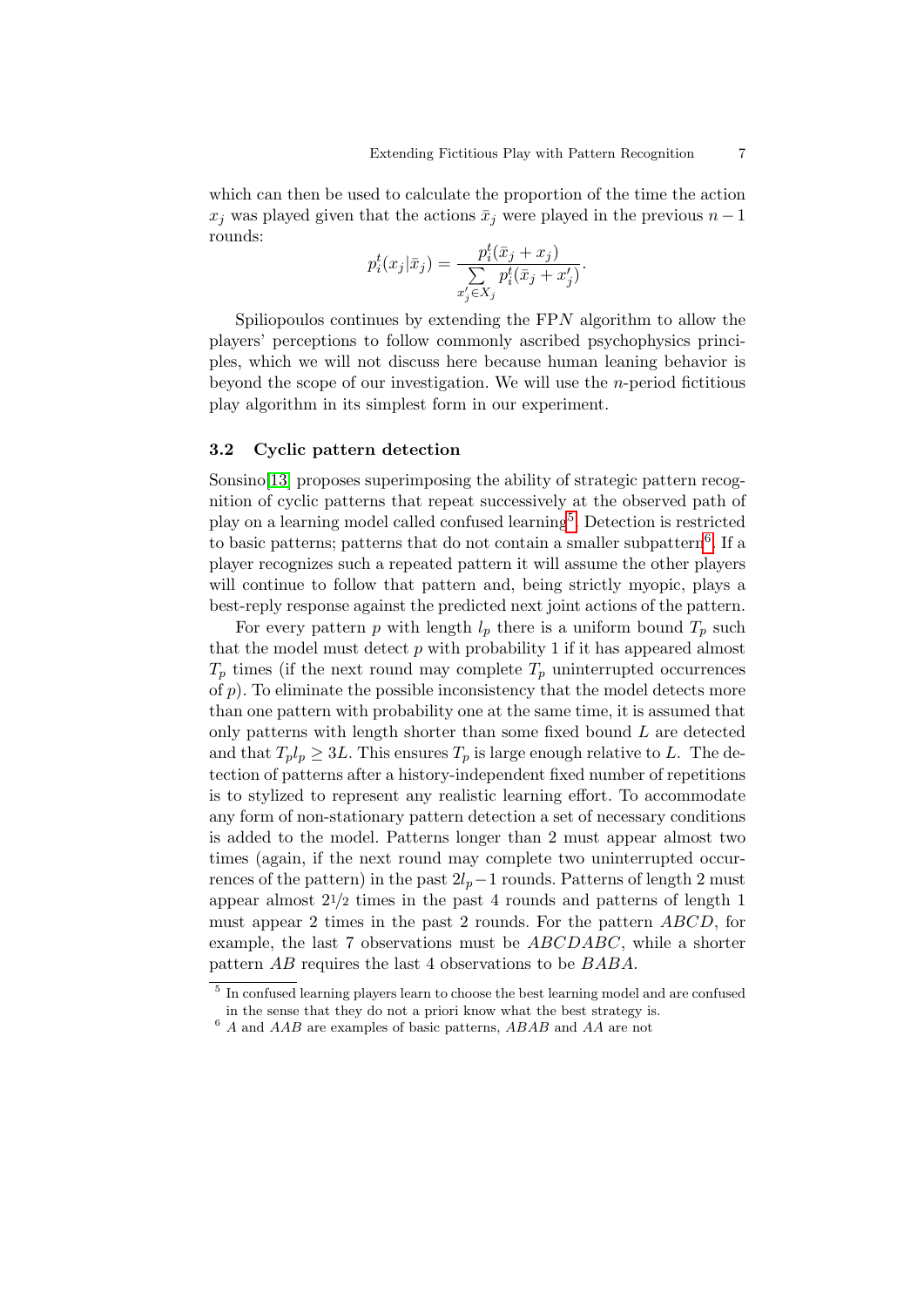A detected pattern p remains detected until it is contradicted, and a pattern  $p$  may only be detected  $l_p$  rounds after the previous pattern was detected. The existence of these minimal and the necessary conditions define a range in which pattern detection can occur. Sonsino shows that convergence of behavior to any fixed strategy that is not a pure equilib-rium is incompatible with pattern recognition<sup>[7](#page-7-0)</sup>, and that convergence of behavior to some mixed strategy profile is only possible if agents consider arbitrarily long histories (and thus impossible for agents with bounded memory).

# 4 Experiment Setup

The algorithms used in our experiment (listed in Table [1\)](#page-7-1) are defined by their forecasting and response components so we can quickly inspect not only the performance of the algorithm as a whole but also the performance of the individual components without diving into the internal beliefs. This enables us to quickly identify which behavior to examine in more detail.

<span id="page-7-1"></span>

| Model                                                                         | Name        | Forecast                                     |                       | <b>Response Parameters</b>                            |
|-------------------------------------------------------------------------------|-------------|----------------------------------------------|-----------------------|-------------------------------------------------------|
| Brown's original FP                                                           | FP          | Simple                                       | Best reply            |                                                       |
| Smooth FP                                                                     | SFP.        | Simple                                       | Smoothed $\gamma = 1$ |                                                       |
| Weighted FP                                                                   | <b>WFP</b>  | Weighted                                     | Best reply            |                                                       |
| Smooth weighted FP                                                            | <b>SWFP</b> | Weighted                                     | Smoothed $\gamma = 1$ |                                                       |
| $N$ -pattern                                                                  | FPN         | $N$ -Pattern                                 | Best reply $N = 2, 3$ |                                                       |
| Smoothed <i>n</i> -pattern                                                    | SFPN        | $N$ -Pattern                                 |                       | Smoothed $N = 2, 3, \gamma = 1$                       |
| Weak cycle                                                                    |             | FPwCL Weak cycle Best reply $L = 2, 3, 20$   |                       |                                                       |
| Smoothed weak cycle                                                           |             |                                              |                       | SFPwCL Weak cycle Smoothed $L = 2, 3, 20, \gamma = 1$ |
| Strong cycle                                                                  |             | FPsCL Strong cycle Best reply $L = 2, 3, 20$ |                       |                                                       |
| Smoothed strong cycle SFPsCL Strong cycle Smoothed $L = 2, 3, 20, \gamma = 1$ |             |                                              |                       |                                                       |

Table 1: FP models used in the experiment.

Simple forecasting (section [2.1\)](#page-1-0)

Brown's original forecasting algorithm.

Weighted forecasting (section [2.2.2\)](#page-4-1)

The weighted forecasting algorithm with a weight factor  $\gamma$  of 0.9. N-Pattern forecasting (section [3.1\)](#page-5-1)

The pattern detecting adaptation of WFP proposed by Spiliopoulos.

<sup>8</sup> Ronald Chu, Gerard Vreeswijk

<span id="page-7-0"></span> $\frac{7}{4}$  A detected pattern can only sustain itself if it consists only of pure Nash equilibria, because the player will break other patterns by playing a best-reply action.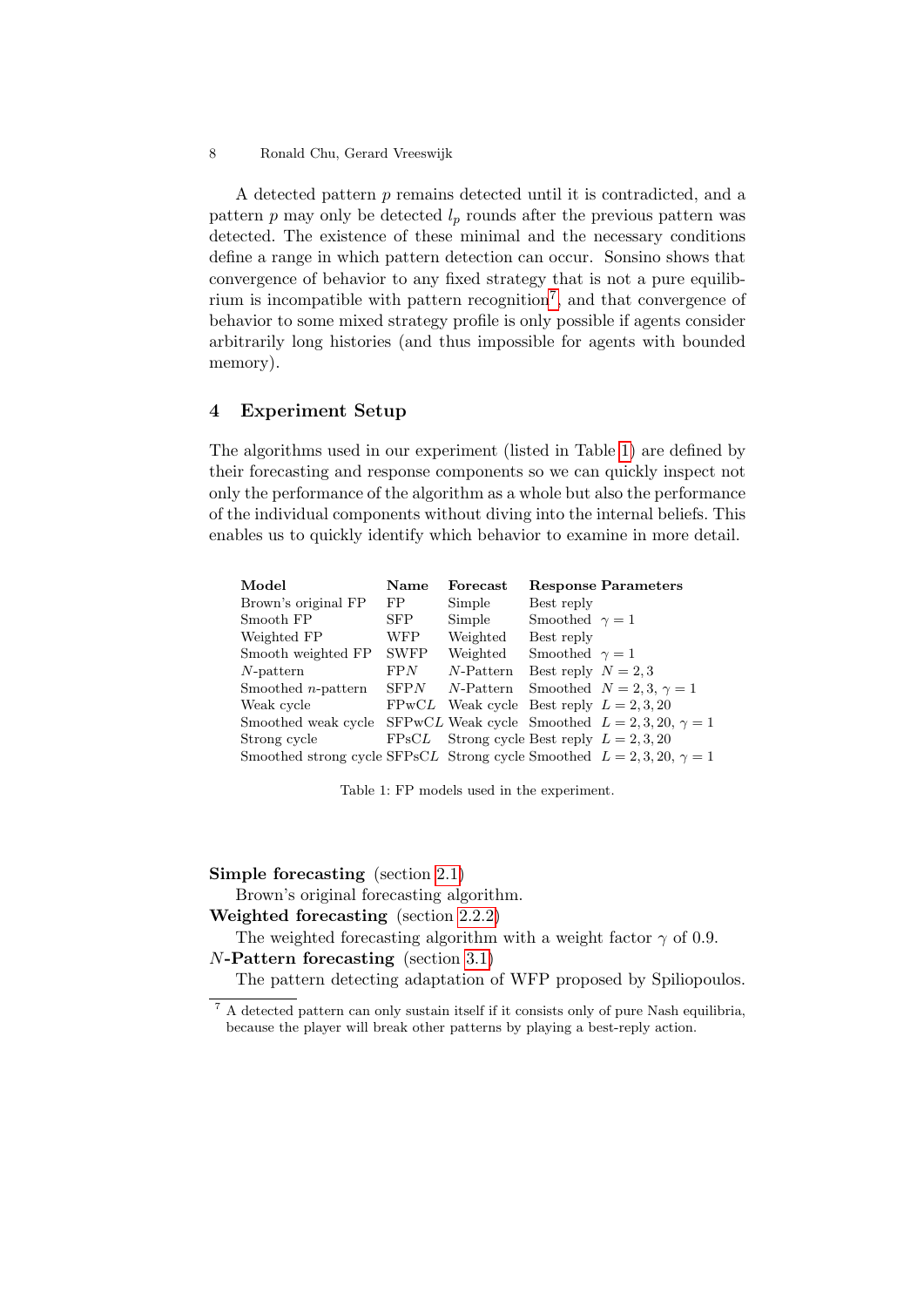We will use a pattern length  $n$  of both 2 and 3, resulting in four different algorithms: FP2, SFP2, FP3 and SFP3. The weight factor  $\gamma$ is 0.9.

## Weak cycle forecasting (section [3.2\)](#page-6-2)

Patterns are only detected at the upper bound when the next round may complete  $T_p$  consecutive occurrences of the pattern. The pattern length L affect how quick a pattern is detected because  $T_p =$ floor( $3L/l_p$ ). We will use the same short pattern length L of 2 and 3, and another large L of 20 resulting in six different algorithms. When a pattern is detected the algorithms returns a probability distribution where the next action in the pattern has probability of one. If no pattern is detected it employs the Simple forcasting algorithm.

### Strong cycle forecasting (section [3.2\)](#page-6-2)

Patterns are detected at the lower bound described by Sonsino. The pattern length L does not influence speed with which patterns are detected. We will use the same pattern lengths 2, 3 and 20, and this algorithms also employs the Simple forecasting algorithm when no pattern is detected.

## Best reply response (section [2.1\)](#page-1-0)

The best reply correspondence. If there is a tie (i.e. the set BR contains more than one action) then one is chosen at random.

# Smoothed response (section [2.2.1\)](#page-3-4)

The trembled best reply algorithm with a response parameter  $\gamma$  of 1.

There are 40 algorithms for  $2 \times 2$  games and 60 for  $3 \times 3$  games in our experiment<sup>[8](#page-8-0)</sup>. For each game each algorithms faces all algorithms, themselves included, in a tournament where each game lasts 1000 rounds and is repeated 100 times. Finally they are tested with 100 randomly generated games, one tournament per game. The games used are:

Asymmetric Coordination game There are two pure strategy equilibria and  $\overline{A}$   $\overline{A}$ a mixed strategy equilibrium. Both players prefer the same equilibrium which Pareto dominates the other. A B  $A(5, 5, 0, 0)$  $B \ (0,0,3,3)$  $\setminus$ 

<span id="page-8-0"></span><sup>8</sup> There are 10 forecasters (FP, WFP, FP2, FP3, FPwC-2, FPwC-3, FPsC-2, FPsC-3 and FPsC-20) times 2 responders (Best reply, Smoothed) times 2 or 3 possible initial moves equals 40 or 60 algorithms.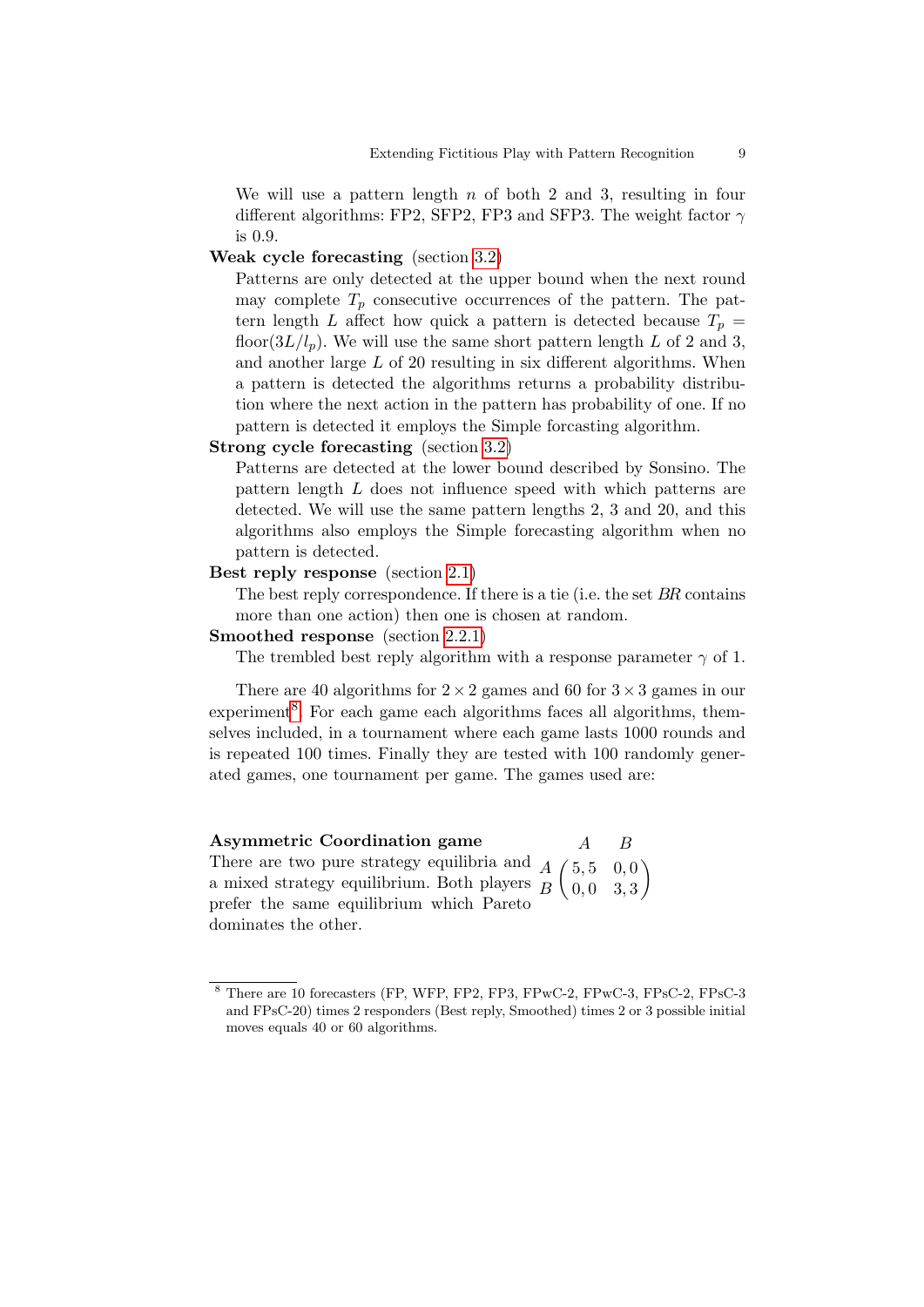| <b>Symmetric Coordination game</b>                                                                                                                                                                        | $\overline{A}$ | — В |
|-----------------------------------------------------------------------------------------------------------------------------------------------------------------------------------------------------------|----------------|-----|
| There are two pure strategy equilibria and $A\begin{pmatrix} 1,1 & 0,0 \\ 0,0 & 1,1 \end{pmatrix}$<br>a mixed strategy equilibrium. Neither equi- $B\begin{pmatrix} 1,1 & 0,0 \\ 0,0 & 1,1 \end{pmatrix}$ |                |     |
|                                                                                                                                                                                                           |                |     |
| librium is preferred or dominated.                                                                                                                                                                        |                |     |

#### Shapley's game

 $A$   $B$   $C$ 

The only equilibrium is a mixed strategy where each player plays each strategy with equal probability. The game is a non-zero sum variant of rock-paper-scissors designed to cause cyclic behavior in fictitious play algorithms.  $\sqrt{ }$  $\overline{1}$  $A \big/ 1, 0 \big. 0, 0 \big. 0, 1$  $B \begin{bmatrix} 0, 1 & 1, 0 & 0, 0 \end{bmatrix}$  $C \setminus 0, 0 \quad 0, 1 \quad 1, 0$  $\setminus$  $\overline{1}$ 

Battle of the sexes There are two Pareto optimal pure strategy equilibria and a mixed strategy equilibrium. A different pure strategy equilibrium is preferred by each player.  $\sqrt{ }$ A B  $A \big/ \,3, 2 \,0, 0$  $B \ (0,0,2,3)$  $\setminus$ 

# Chicken

A variant of Battle of the Sexes with the same equilibria, where both players' actions corresponding to their preferred pure equilibria yields the worst outcome for both.

 $\sqrt{ }$  $\begin{pmatrix} 0 & -1, 1 \\ 1, -1 & -10, -10 \end{pmatrix}$ 

A B

#### Matching pennies

Zero-sum game where the only equilibrium is a mixed strategy where each player plays each strategy with equal probability.  $A \left( -1, 1 \quad 1, -1 \right)$ A B  $B \setminus 1, -1 \quad -1, 1$  $\setminus$ 

## Prisoner's dilemma

Each player has a dominant strategy resulting in a pure strategy equilibrium. The pure strategy joint actions A, A is Pareto optimal.  $\sqrt{ }$ A B  $A(2, 2, 0, 3)$  $B \{3, 0 \quad 1, 1$  $\setminus$ 

### Random games

We've generated 100 random  $2 \times 2$  games using GAMUT. All eight payoffs lie between 0 and 100.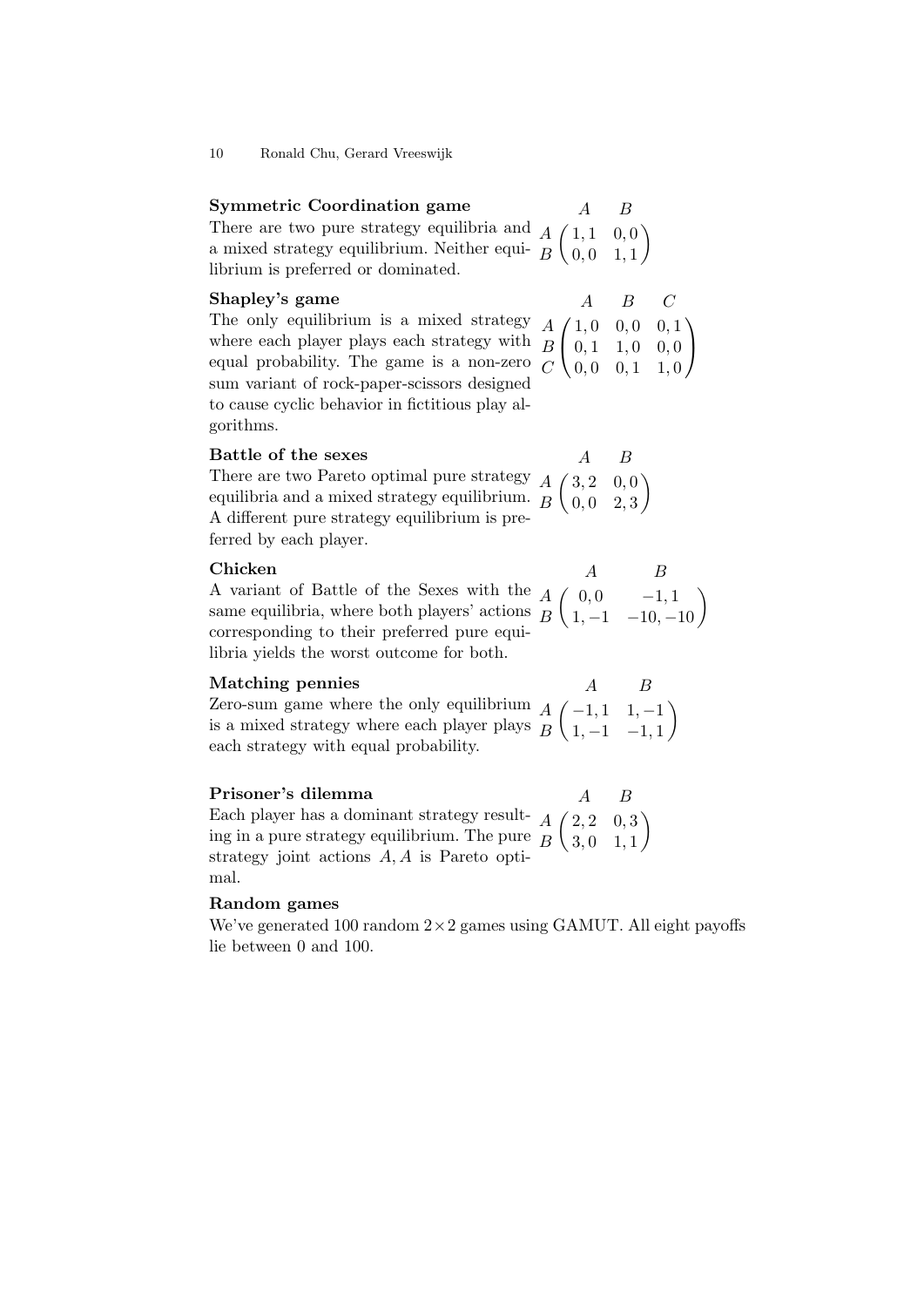## 5 Pattern Recognition Results

We will compare FPC with FP and FPN with WFP to see the difference with the basic fictitious play variants they are based on. All observations are based on an in-depth analysis of the results per game which can be found in the full thesis.

#### 5.1 Cyclic pattern recognition

Both strong and weak pattern recognition perform better than FP in the random games, where only FPN scores higher. Exception is FPwC-20 which performs only marginally better than FP. This is to be expected since FPwC-20 detects patterns very slowly, in  $3L = 60$  rounds, and thus falls back to FP very often. FPC scores higher than FP in Shapley's game and matching pennies, there is no performance improvement in the rest of the games. The behavior is exactly the same as FP in both coordination games and the prisoner's dilemma, almost the same with no clear advantage or disadvantage in chicken, and slightly disadvantageous in the battle of the sexes. FPsC performs better than FPwC in matching pennies and Shapley's game, there is no clear performance difference between strong and weak pattern recognition in all other games.

The pattern length L does not influence the performance of strong pattern recognition. Shorter patterns are allowed to be detected sooner, and with only two actions  $\{A, B\}$  a pattern longer than three actions always contains either ABAB or AA making it impossible to detect longer patterns. Detection speed is independent of  $L$  and the ability to detect longer patterns is not an advantage because the detection of shorter pattern always blocks the detection of longer pattern.

The difference between weak pattern recognition with a different L responsible for the observed performance differences is simply that FPwC-3 is slightly slower in detecting patterns because of the higher pattern length L. In comparison with FPwC-2 and FPwC-3, FPwC-20 is much slower in detecting patterns and very likely to not detect any patterns at all because patterns need  $60/l_p$  repetitions to be detected; short patterns are likely to be broken before they can be detected and long patterns are unlikely to occur at all. FPwC-20 performs exactly like FP in matching pennies and Shapley's game, and better than FP but still worse than FPwC-2 and FPwC-3 in the battle of the sexes, matching pennies, Shapley's game and in the random games.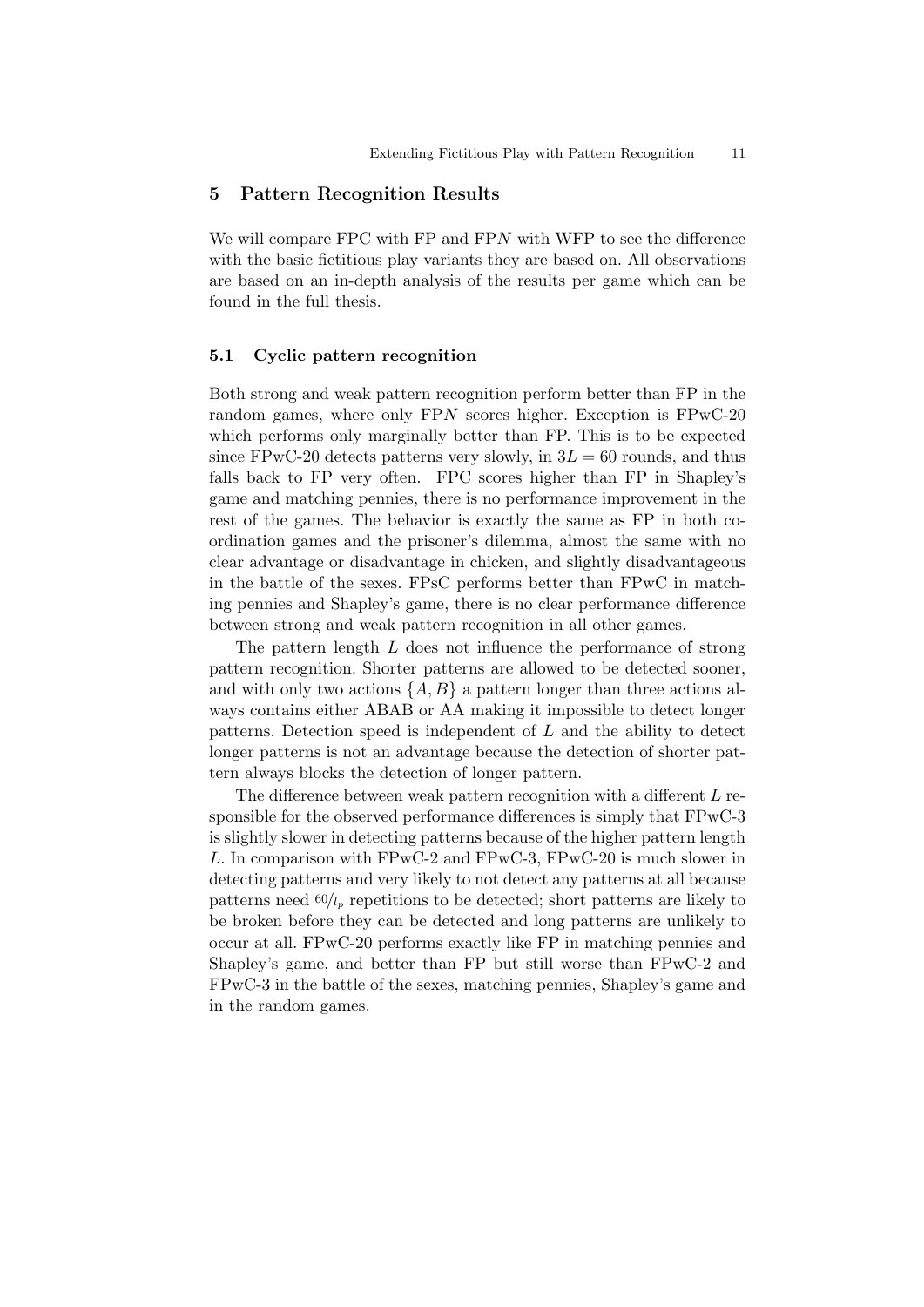## 5.2 N-Period fictitious play

In the random generated games, Shapley's game and matching pennies FPN outperforms all other algorithms tested in our experiment. It performs better than WFP in the symmetric coordination game. In the battle of the sexes WFP scores higher than FP3 but lower than FP2, and in the asymmetric coordination game WFP scores equal to FP3 and lower than FP2.

FPN quickly detects change if the opponent switches from one singleton pattern to another. Because AA and BB will occur more often than AB and BA in the observed history of play FPN will forecast the same action the opponent played in the previous round. This forecast is only wrong for one round when the opponent will switch actions.

The differences between  $N = 2$  and  $N = 3$  are marginal. FP3 performs slightly better in the random games and asymmetric coordination game, where FP2's forecast is wrong in one round. FP2 performs slightly better in matching pennies. There is no difference in performance between FP2 and FP3 in the remaining games.

## 6 Conclusion

In this paper we have studied two distictly different approaches to perform pattern recognition on the observerd history of play, obtained empirical data on the performance of those algorithms and the fictitious play variants they extend, and found the new pattern-recognition based FP variants to be significantly more effective than the traditional FP variants.

N-period fictitious play is an extension of weighted fictitious play inspired by pattern recognition, which has proved itself to be significantly more effective than WFP. FP3 performs only slightly better than FP2 in two, and slightly worse in one of the games tested in our experiment. We cannot at this stage, however, recommend not to use a pattern length  $N > 2$ . The costs are higher, but the effectiveness of a higher pattern length against other opponents, which are not related to FP, remains to be tested.

In contrast to FPN, the strong and weak pattern recognition capabilities of PFC have no relation at all to the fictitious play forecaster algorithm, which in our experiments only serves as a fallback forecaster in case no patterns are detected. It can easily be replaced by any other adaptive algorithm, as Sonsino describes. Furthermore, the strong and weak detection algorithms are merely implementations of the lower and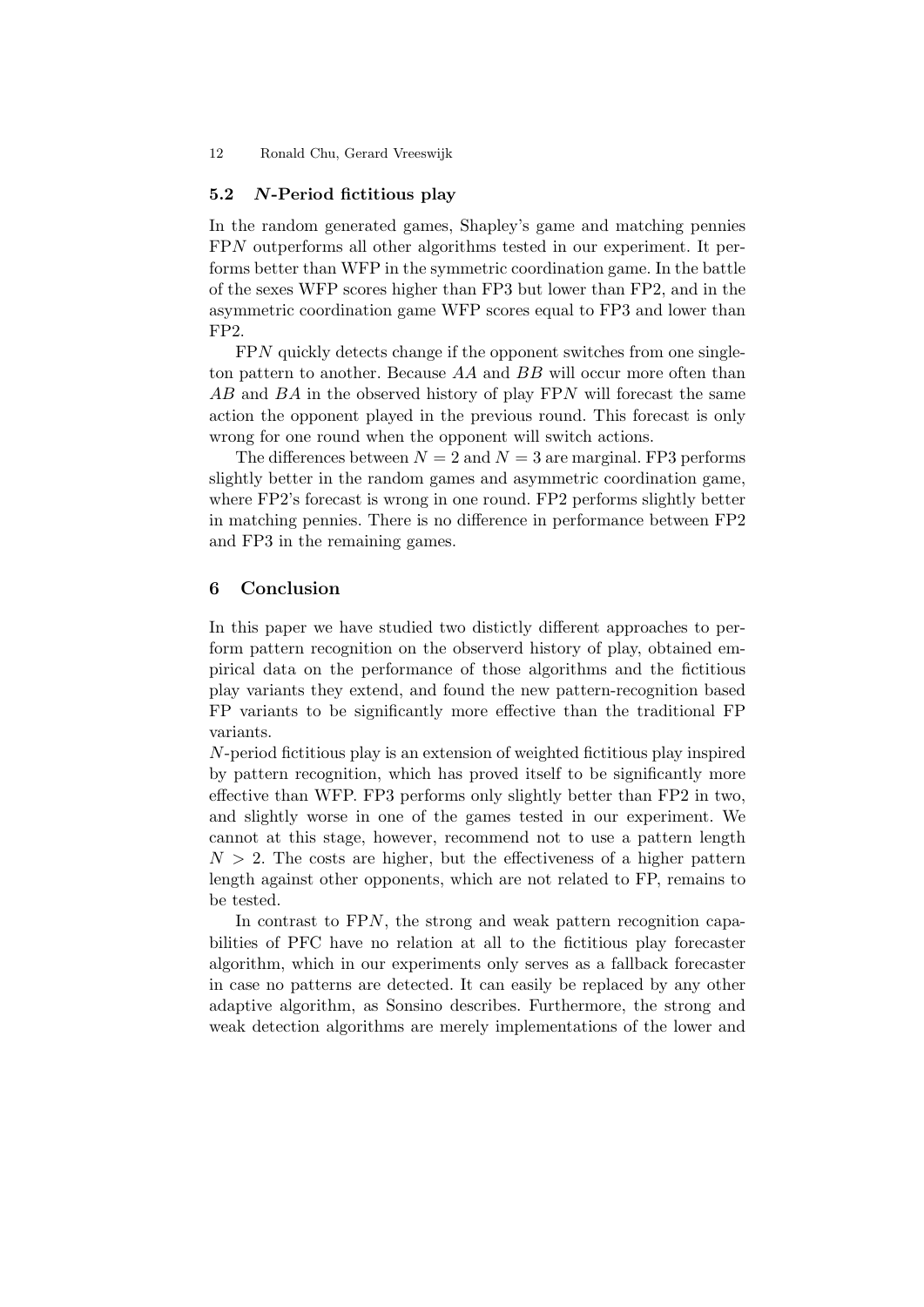upper bounds of the area where, in Sonsono's model, pattern recognition may occur. This does not mean that they are bad algorithms per se, nor does it mean that good or bad results necessarily imply cyclic pattern recognition at the end of the observed history of play is a good or bad strategy. The results of these two approaches do, however, give valuable insights that should be taken into account when designing a cyclic pattern recognizing algorithm.

The results we obtained are encouraging and illustrate the possibilities and merits of applying pattern recognition in machine learning and game theory. Adding a layer of pattern recognition on top of FP improves performance significantly in comparison to FP on its own and FPN nearly always outperforms WFP.

Fictitious play is a basic algorithm which has its limitations and weaknesses yet is very effective for its simplicity. The pattern recognition algorithms we studied share some of those strengths and weaknesses because they are either and extension of FP or use FP as a fallback strategy, and the matches show similar behavior because there were only FP-based opponents participating in the tournament. But FPN and FPC do show different behavior, overcoming FP's vulnerably to cyclic behavior and introducing new problems coordinating in self-play, for example.

The field of pattern recognition, however, is vast and offers many idea's and possibilities for (advanced) pattern recognition that have no relation at all to fictitious play. Confining further research to fictitious play is an unnecessary limitation on the broad spectrum of possibilities that pattern recognition has to offer. Despite the effectiveness of the pattern-detection based fictitious play algorithms studied, pattern detection should be seen as a stand-alone approach to machine learning. The best reply response works well in combination with the tested pattern detecting forecasts, but we should not ignore possibilities where pattern recognition provides both components or a complete learning algorithm where such a distinction is not applicable at all.

# References

- <span id="page-12-2"></span>1. M. Aoyagi. Evolution of beliefs and the nash equilibrium of normal form games. Journal of Economic Theory, 70(2):444–469, 1996.
- <span id="page-12-0"></span>2. G.W. Brown. Iterative solution of games by fictitious play. Activity analysis of production and allocation, 13(1):374–376, 1951.
- <span id="page-12-1"></span>3. Y.W. Cheung and D. Friedman. Individual learning in normal form games: Some laboratory results. Games and Economic Behavior, 19(1):46–76, 1997.